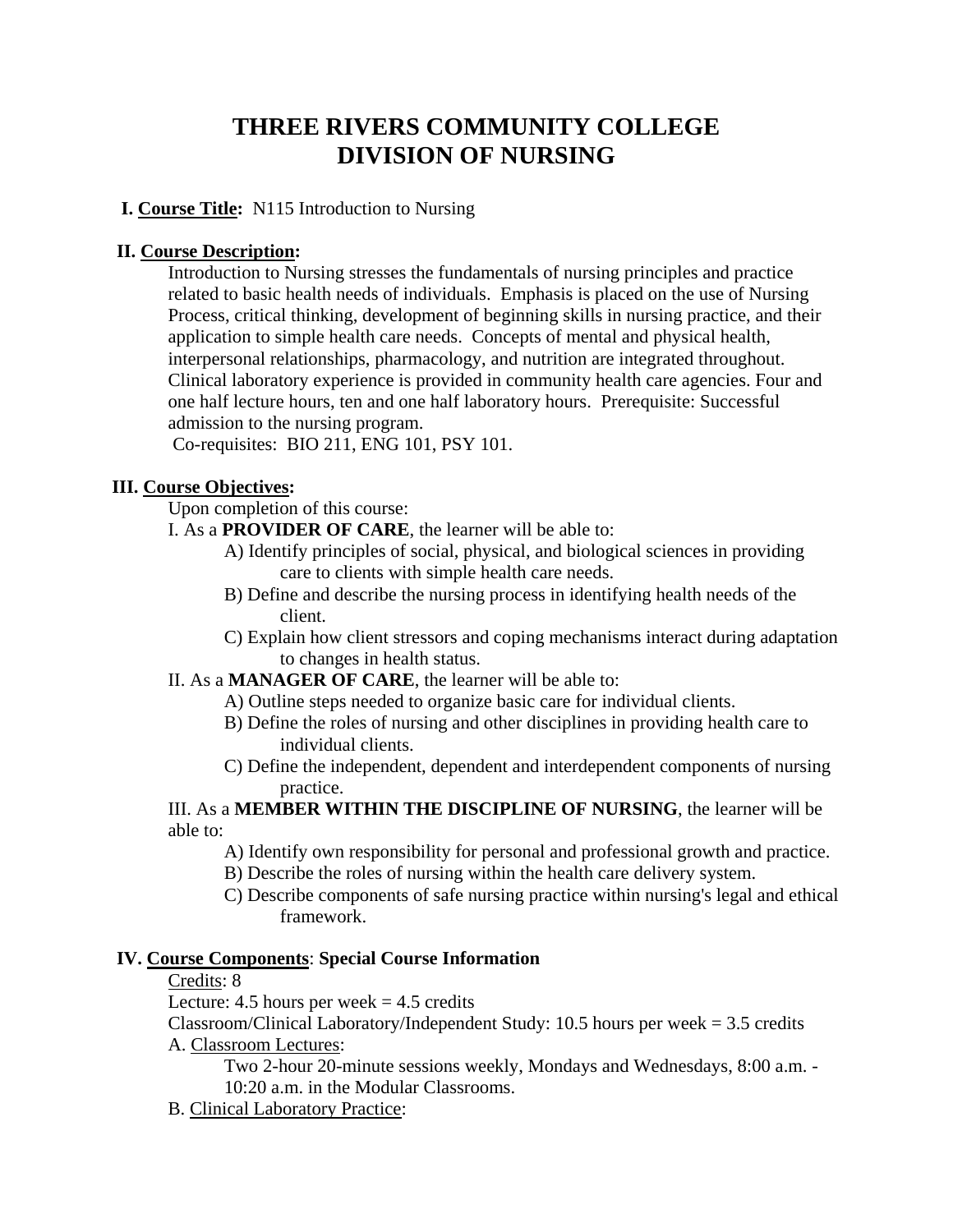Ten 7.5-hour sessions per semester at W.W. Backus, Lawrence and Memorial, Windham, Middlesex, St.Francis, or Day Kimball Hospitals, Tuesday, Thursday or Friday sections, 6:45a.m. - 3:00 p.m. or Thursday, 2:00 - 10:00 p.m. Students will be required to pick up their clinical assignment from the hospital the night before starting at week 10 of the semester.

### C. College Nursing Laboratory:

During the first month, there are four 7.5-hours all day labs from 7:30 a.m.-3:30 p.m. These are held on your assigned clinical day. Throughout the semester each week there are also two hour labs in the Nursing Lab as assigned.

### D. Independent Study:

Each week students will have assigned independent study modules.

#### **V. Faculty**: (voicemail) (E-mail) (Vista email)

### **Full-Time**

Lillian Rafeldt, M.A., CNE, R.N., Co-Coordinator N115, Assistant Professor [lrafeldt@trcc.commnet.edu](mailto:lrafeldt@trcc.commnet.edu) Office: Mohegan Campus Faculty Offices Phone & Voicemail: 383-5257

Judy Snayd, M.S.N. CNE, R.N., Co-Coordinator N115, Professor [jsnayd@trcc.commnet.edu](mailto:jsnayd@trcc.commnet.edu) Office: Mohegan Campus Faculty Offices Phone & Voicemail: 383-5726

Anne Lamondy, M.S.N., R.N., Associate Professor and clinical faculty [alamondy@trcc.commnet.edu](mailto:alamondy@trcc.commnet.edu) Office: Mohegan Campus Faculty Offices Phone & Voicemail: 383-5218

Joan Graham, M.S.N., RN Lawrence and Memorial Chair and clinical faculty [jgraham@trcc.commnet.edu](mailto:jgraham@trcc.commnet.edu)  Office: Mohegan Campus Faculty Offices Phone & Voicemail: 383-5228

#### **Part-Time**

Jill Blain, M.S.N., R.N., adjunct clinical faculty Judith Dollard, M.S.N., R.N., adjunct clinical faculty Christine Kirk, M.S.N., CEN, RN adjunct clinical faculty Martha Healy, M.Ed., R.N., adjunct clinical faculty Pat Niewinski, M.S.N., R.N., adjunct faculty Susan Rosa, M.S.N., R.N., adjunct clinical faculty Eddie Ouellett, B.S.N., R.N., adjunct clinical faculty Karyn Therrien, M.S.N., R.N., adjunct clinical faculty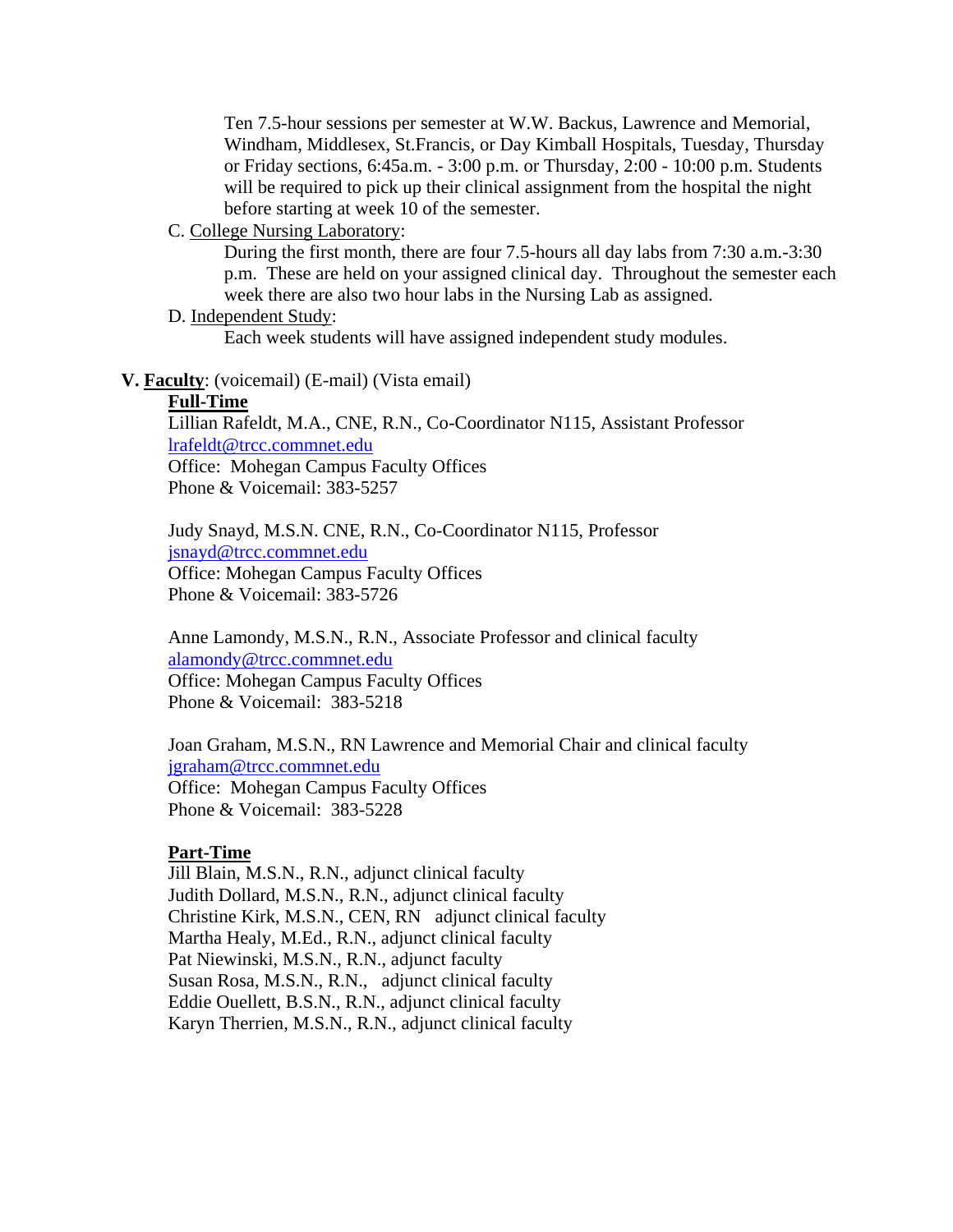# **VI. Instructional Methods:**

Lecture, discussion, small group activities, guest speakers, experiential exercises, videos, labs and clinical. Computerized programmed instruction and interactive video and simulations are also used. WebCT Vista and ePortfolio are also used as learning management tools.

- **VII. Textbooks**: (All textbooks are used in subsequent courses)
	- 1. Kozier & Erb, Fundamentals of Nursing, Concepts, Process and Practice (8th edition) Prentice Hall, 2007.
	- 2. Kozier & Erb Techniques in Clinical Nursing  $(5<sup>th</sup> edition)$ .
	- 3. Ackley, Nursing Diagnosis Handbook (8th edition) Saunders, 2007.
	- 4. Wilkinson, Nursing Process and Critical thinking (4<sup>th</sup> edition) Pearson Education, 2007.
	- 5. Deglin, Davis Drug Guide for Nurses  $(10<sup>th</sup>$  edition) F.A. Davis, 2006.
	- 6. Pickar, Dosage Calculations, with CD, (7<sup>th</sup> edition) Delmar Publications, 2005
	- 7. Ebersole, Toward Health Aging " Human Needs and Nursing Response (6<sup>th</sup> edition) Mosby.
	- 8. Lehne, Pharmacology for Nursing Care, with CD  $(6<sup>th</sup>$  edition) Saunders, 2006.
	- 9. Whitney, Nutrition for Health and Health Care, (3<sup>rd</sup> edition) Thompson Publications, 2006.
	- 10. Varcarolis, Foundations of Psychiatric Mental Health Nursing, with CD, (5th edition) Saunders, 2005.
	- 11. Pagana, Mosby's Manual of Diagnostic and Lab Tests (3rd edition) Mosby, 2006.

12. London, Maternal – Newborn & Child Health Nursing, with CD,  $(2^{nd}$  edition) Prentice Hall, 2005.

- 13. Lewis, Medical Surgical Nursing, with CD, (7<sup>th</sup> edition) Elsevier, 2007.
- 14. Dillon, Nursing Health Assessment: Clinical Pocket Guide F. A. Davis, 2005. **Optional:**

15. Kozier & Erb Study Guide, (8<sup>th</sup> edition), Prentice Hall, 2008.

- 16. Dillon, Nursing Health Assessment, with CD, (2nd edition) F.A. Davis, 2007.
- 17. Myers, RN Notes, Davis, 2006.
- 18. Pernell & Paulanka, Guide to Culturally Competent Health Care F.A. Davis, 2005.

19. Summers, Diseases & Disorders (3rd edition) F.A. Davis, 2007.

20. Mosby, Medical, Nursing and Allied Health Dictionary, with CD,  $(7<sup>th</sup>$  edition) Elsevier, 2006.

# **VIII. Course Requirements:**

# A) **In order to pass this course, the student must complete 1, 2, and 3:**

1) The classroom theory requirements at a C level or better. Test items are drawn from **ALL** learning activities, i.e., lectures, readings, audiovisual aids, labs and independent learning modules. (In order to graduate with a major in nursing, a student must have averaged a C (2.0) or better in all nursing and co-requisite courses),

# AND

2) The clinical objectives in a satisfactory manner.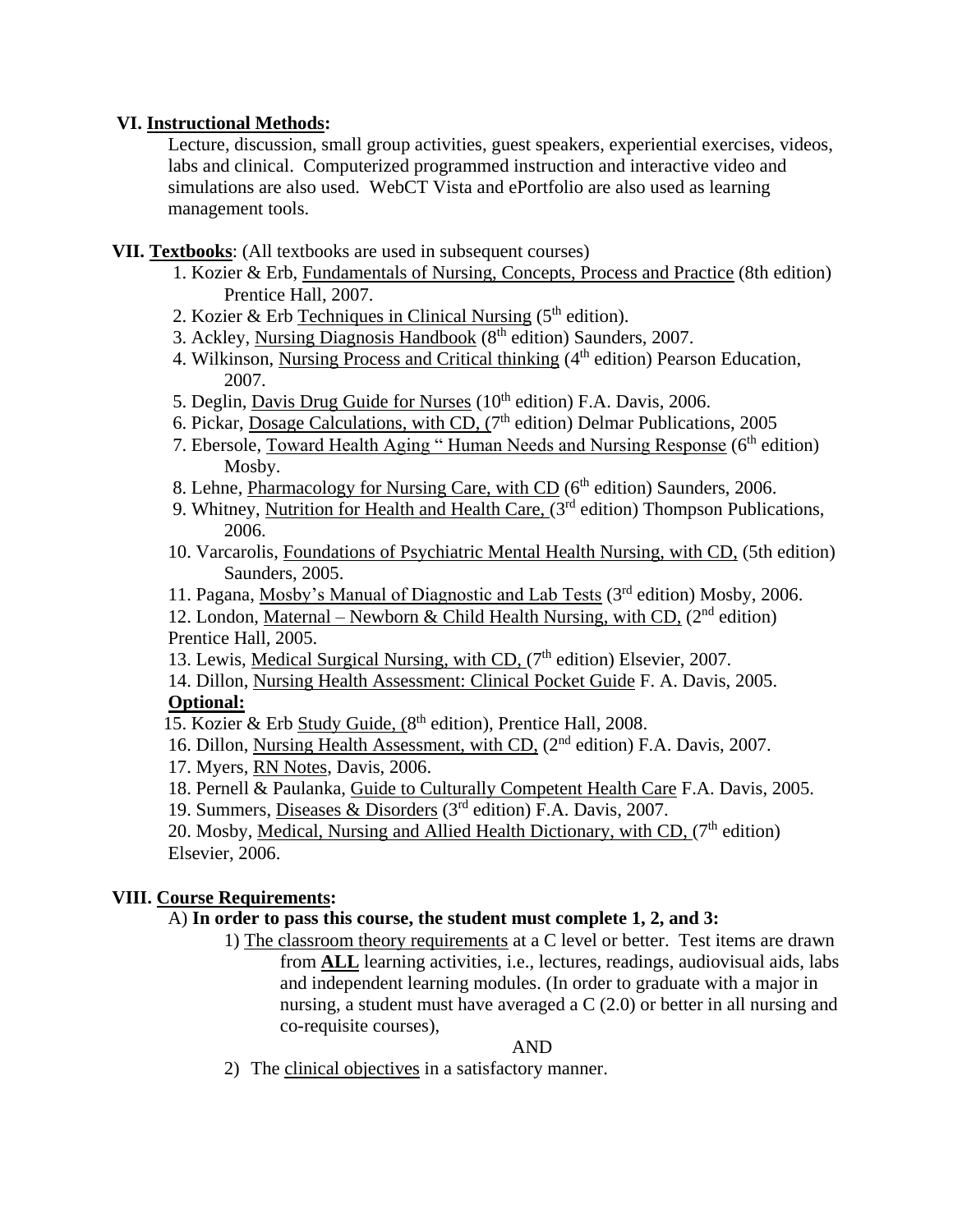From clinical, students will begin a Student Learning Portfolio: documentation of progress in critical thinking and theory application: components include, but are not limited to:

- process recording
- pain assessment
- nutrition assessment
- inflammation/wound assessment
- 2 representative examples of clinical data collection forms

3) Students must complete the math ProCalc test with a score of 80 or better by the third testing. See additional description below.

4) Students who are readmitted to N115 must maintain a 75 or C+ average.

#### B) Evaluation activities

- Clinical: A conference will be scheduled **by the learner** with his/her clinical instructor for discussion and evaluation of the student's progress at approximately halfway through and after the last week of clinical. A clinical evaluation form will be completed by the student and instructor at these times. Clinical performance is evaluated on the basis of how well the learner meets the objectives and achievements identified on the evaluation form. Students must successfully meet the clinical objectives in order to pass the course. Students are responsible for self-evaluation and documentation on the student's copy of the N-115 clinical evaluation form. Students will submit their clinical data form in the computerized format required.
- Theory: There will be six 45 minute quizzes and one two hour final examination in Nursing 115. Students requiring more time may work an additional 15 minutes through the class break. Class will resume at 9:00 a.m.

Weight: 6 quizzes, each worth  $12.5\% = 75\%$  of total grade. Final examination =  $25\%$  of total grade. The six quizzes plus the final  $=$  the letter grade in the course. The final course grade also requires a satisfactory evaluation for clinical performance and successful completion of the Med Math test.

The grading criteria are:

A 92-100 A- 89-91 B+ 85-88 B 82-84 B- 79-81  $C+ 75-78$ C 70-74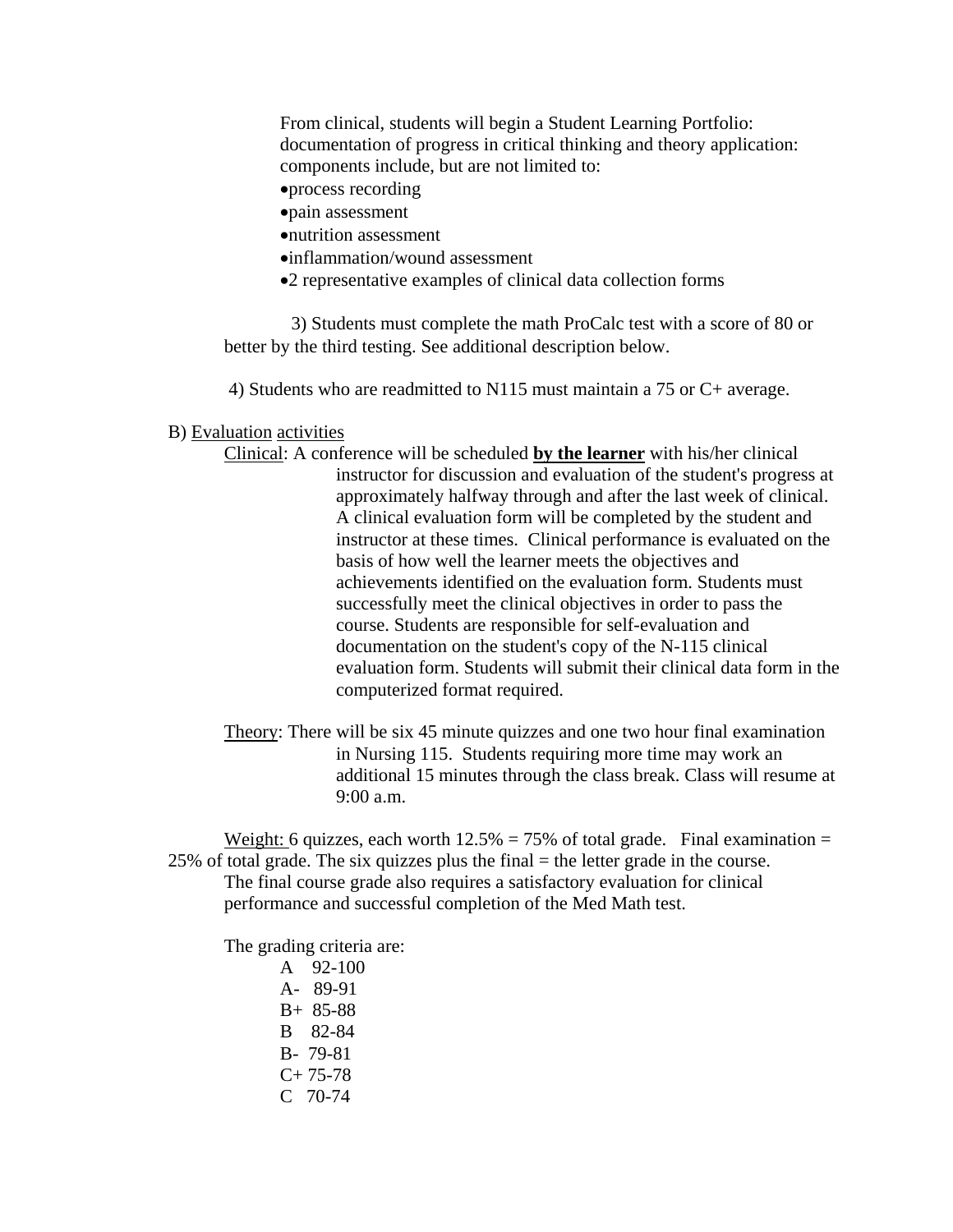$D+ 65-69$ D 60-64 F 0-59

### **The ProCalc/Metrology quiz is scheduled for Lab 8 (10/15 and 10/17).**

### **Quiz dates are: Monday 9/10, 10/1, 10/22, 11/5, 11/19, Wednesday 12/5.**

#### **The Final Exam is on Friday, December 14, 8:00 - 10:30 a.m.**

Students will also be expected to complete the Fundamentals of Nursing Exam on Wednesday, December 12th, 2007.

#### C) Assignments:

The student must achieve a score of 80% or better on a paper and pencil Metrology test and 80% on a computerized ProCalc test. Use of a calculator **is not** permitted for this test. Students are not allowed to administer medications to clients in the hospital setting before successful completion of the Metrology and ProCalc quizzes. Medication administration is an expected critical element in the clinical portion of N115. Students may test a maximum of three times per course. Successful retesting must be complete by October 31, 2007.

Students are expected to prepare for clinical experience by reading appropriate material and studying audiovisual materials, self-study materials, and procedures before coming to the clinical area for practice. Students will make arrangements with their clinical instructor to receive the assignment the night before clinical. From week 10 on, students will be expected to go to the hospital to get their assignments.

Selected clinical skills must be satisfactorily validated in the College laboratory by dates specified on the pertinent lab skills checklists. These include: blood pressure/vital signs, hand washing, complete bed bath and occupied bed, IV pumps by 9/25; intramuscular injections by 11/19; and clinical site blood glucose monitoring by 10/31.

The instructor assumes the responsibility for assessing the student's ability to safely practice on a given clinical day, including the decision for dismissal from the clinical unit. Please refer to the Nursing Program Student Handbook for further clarification.

Written assignments: Students must satisfactorily complete all written assignments in computerized format. These papers will be graded "Satisfactory" or "Unsatisfactory". All written assignments must be handed in to your clinical instructor on or before the due date. Assignments include clinical data collection forms, a nutrition assessment, a process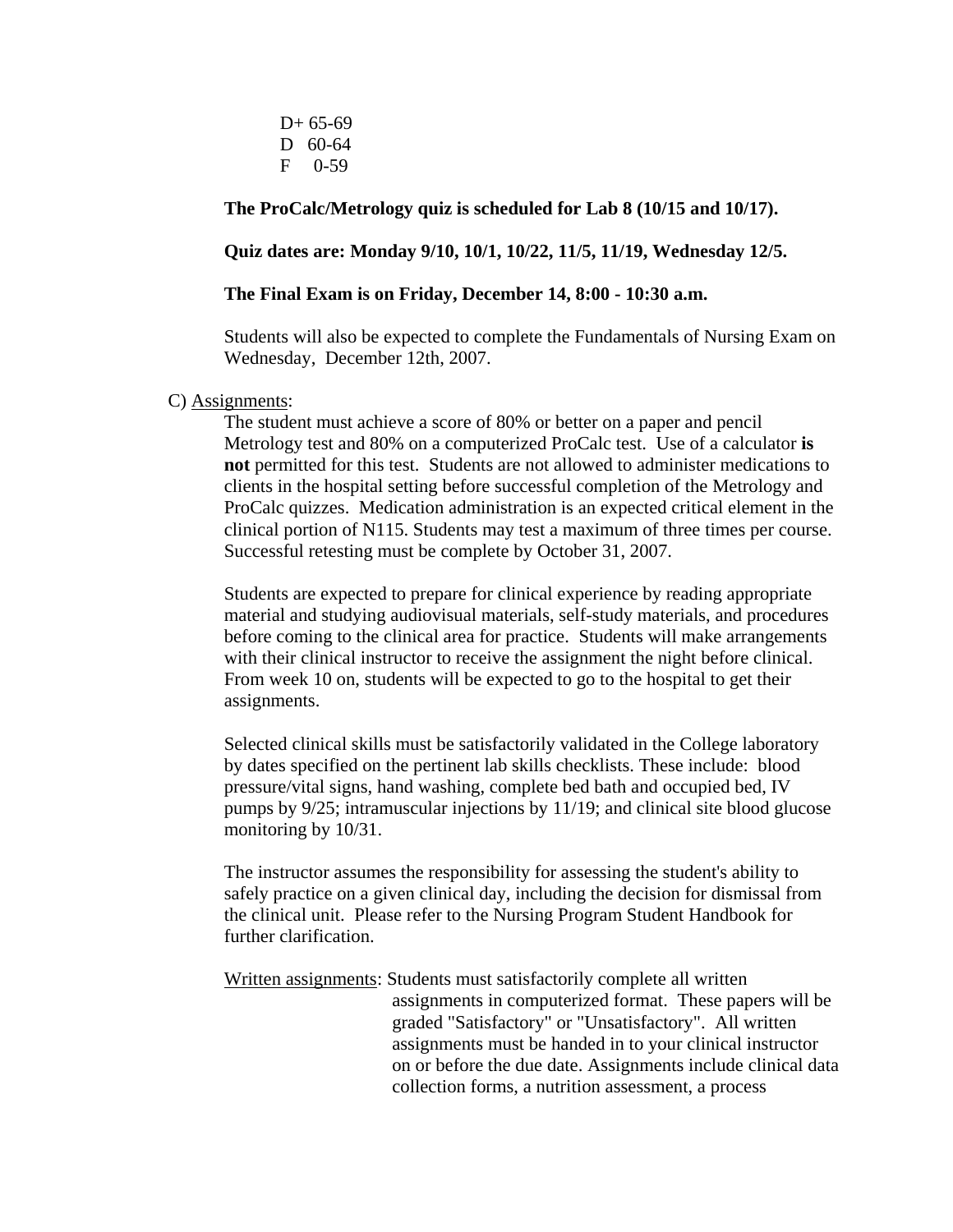recording, a pain assessment, and an inflammation/wound assessment.

#### D) Attendance Policy

Students are expected to attend each lecture, classroom laboratory and clinical experience. It is the student's responsibility to notify the instructor if absence is necessary and to fulfill objectives of the experience. All clinical absences are to be made up at the instructor's discretion.

### E) Test Make-Up Policy

If you must be absent from a scheduled test due to illness or other emergency, contact the course coordinator by 8 a.m. on the morning of the test (383-5257). Failure to do so will result in a zero grade for that test.

Students with an approved absence from scheduled tests will be given an alternate form of the examination at a time and date toward the later part of the semester. The make-up can be a cumulative make-up.

### F) Statement on Penalty for Academic Dishonesty or Plagiarism

Plagiarism is the **unacknowledged** use of another person's words or ideas in your writing. Whether conscious or not, plagiarism is a serious offense. Evidence that you did not write material that you submit under your name can result in failure for the entire course. Refer to 2007-2008 College Catalog for policy. Students are expected to: "Demonstrate academic integrity by not engaging in conduct that has as its intent or effect the false representation of a student's academic performance, including but not limited to: (a) cheating on an examination; (b) collaborating with others in work to be presented, contrary to the stated rules of the course; (c) plagiarizing, including the submission of others' ideas or papers (whether purchased, borrowed or otherwise obtained) as one's own; (d) stealing or having unauthorized access to examination or course materials; (e) falsifying records or laboratory or other data; (f) submitting, if contrary to the rules of a course, work previously presented in another course; and (g) knowingly assisting another student in any of the above, including an arrangement whereby any work, classroom performance, examination, or other activity is submitted or performed by a person other than the student under whose name the work is submitted or performed." Consequences are delineated in the College Catalog.

### G) Additional Expected Activity Requirements

Students are expected to participate in class discussions, role-play, material review and lab practice. Participation enhances the learning experience and allows students and instructors the opportunity to learn from each other. Students are reminded that classroom demeanor is a vital part of participation. Students should behave appropriately at all times and are asked to practice common courtesy, recognizing each person's right to learn in an atmosphere conducive to the learning experience. Students who violate the rules of courtesy and/or professional demeanor will be asked to leave.

Students are required to attend all class meetings. Tardiness and early leaves as well as absences have a direct impact on student learning.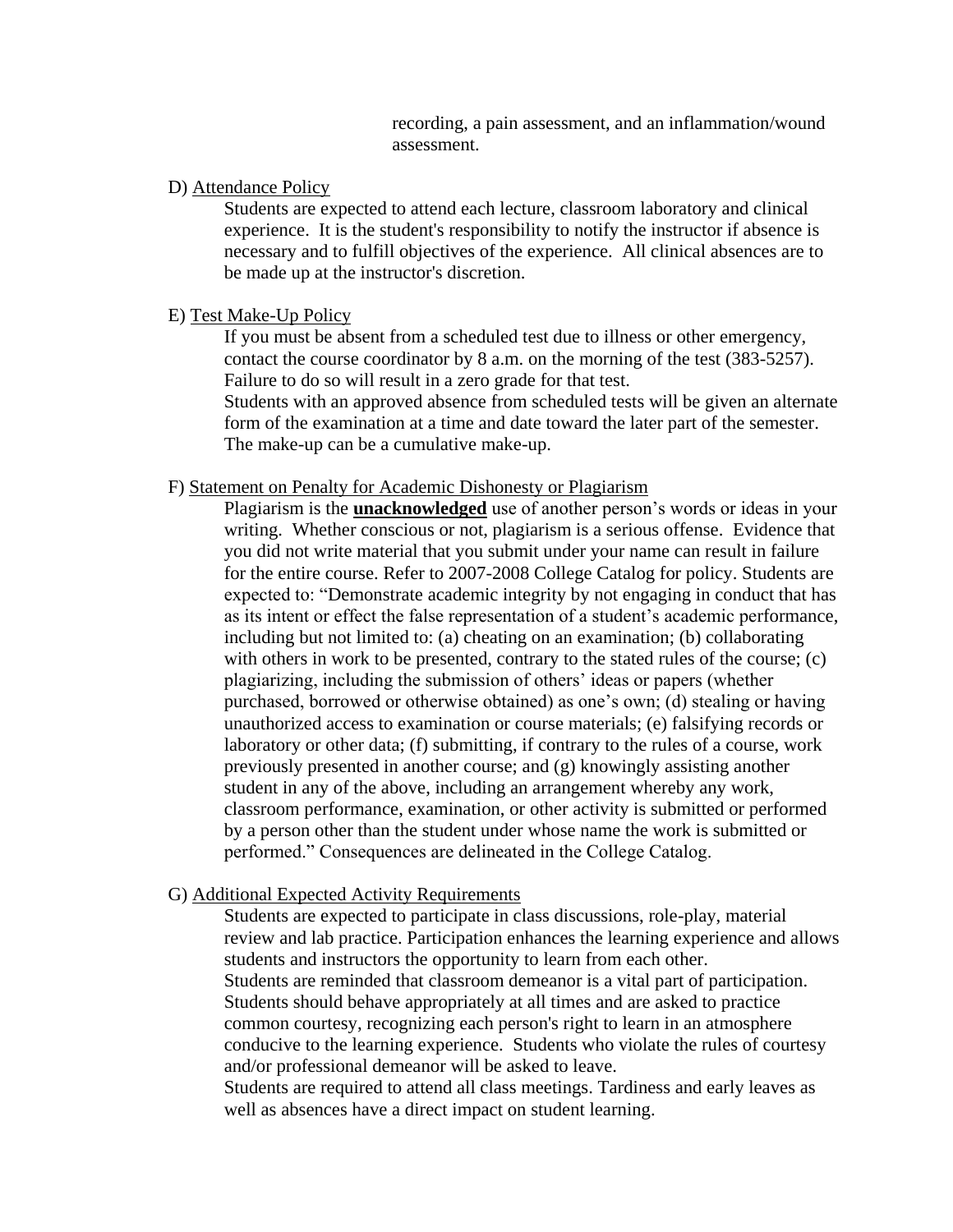# **WITHDRAWAL POLICY**:

Students may withdraw, in writing, at the Registrar's Office for any reason until the end of the 10th week of classes. From the 11th week through the end of the 13th week, a student may withdraw with the signature of the instructor or advisor. Refer to the Nursing and College Student Handbooks and College Catalog. Students who receive an overall unsatisfactory clinical grade at any time in the rotation will fail this course and receive a grade of F. This course does not offer midterm theoretical warning grades. Students with concerns about their course average are encouraged to contact the course coordinator.

# **DISABILITIES STATEMENT**:

If you have a hidden or visible disability which may require classroom or test-taking modifications, please see the course coordinator as soon as possible. If you have not already done so, please be sure to register with Chris Scarborough if you have a learning disability, ADD or ADHD, or Gayla Holmes in Student Services. Also see the Three Rivers Community College Catalog for additional policies and information.

# **INDIVIDUALIZED LEARNING NEEDS**:

All students will complete individual NET testing and review learning approaches most appropriate for them. The learner has the option of choosing which method of studying or combination of methods is most suitable for his/her learning needs. Faculty may request completion of additional learning activities as indicated by student needs. At the discretion of the faculty team, individual student clinical rotations may be resequenced to facilitate student learning. **Extra practice and tutoring sessions can be planned in the Nursing Laboratory at the request of the student or faculty** - see lab referral, tutoring referral and clinical occurrence forms. Study groups can be formed. Additional reading materials can be suggested. Audio, videotapes, and computer programs, including patient simulations are available. All of these methods enhance learning for the nursing student and are there for each student to increase their success and feelings of satisfaction in attaining their goal of becoming a safe practitioner. The Helene Fuld Nursing Lab and Nursing Tutors are in place to promote success and retention. Students are encouraged to utilize these independent opportunities weekly.

# **CLINICAL CANCELLATION DUE TO INCLEMENT WEATHER**:

When the college is closed for reasons of inclement weather, clinical experiences will also be canceled. When the college delays opening, clinical experiences will begin one hour later. However, students should use discretion in traveling in poor weather conditions. If you are unable to report to scheduled clinical experiences, be sure to notify your clinical instructor. Preplanning and communication with your clinical instructor and course coordinator is important. (The College Student Handbook and Catalog lists radio stations announcing cancellations.) There also will be a notice of delays or cancellation on a recording at 886-0177. Postings may also be seen on the Three Rivers Web Page: [www.trcc.commnet.edu](http://www.trcc.commnet.edu/)

# **COURSE OVERVIEW**:

Introduction to Nursing serves as a baseline to the curriculum by emphasizing health and its promotion, basic human needs and basic nursing actions. Beginning concepts of community and mental health are also introduced. As the course progresses the learner is introduced to some deviations from wellness in order to recognize different levels of health. Critical thinking and a